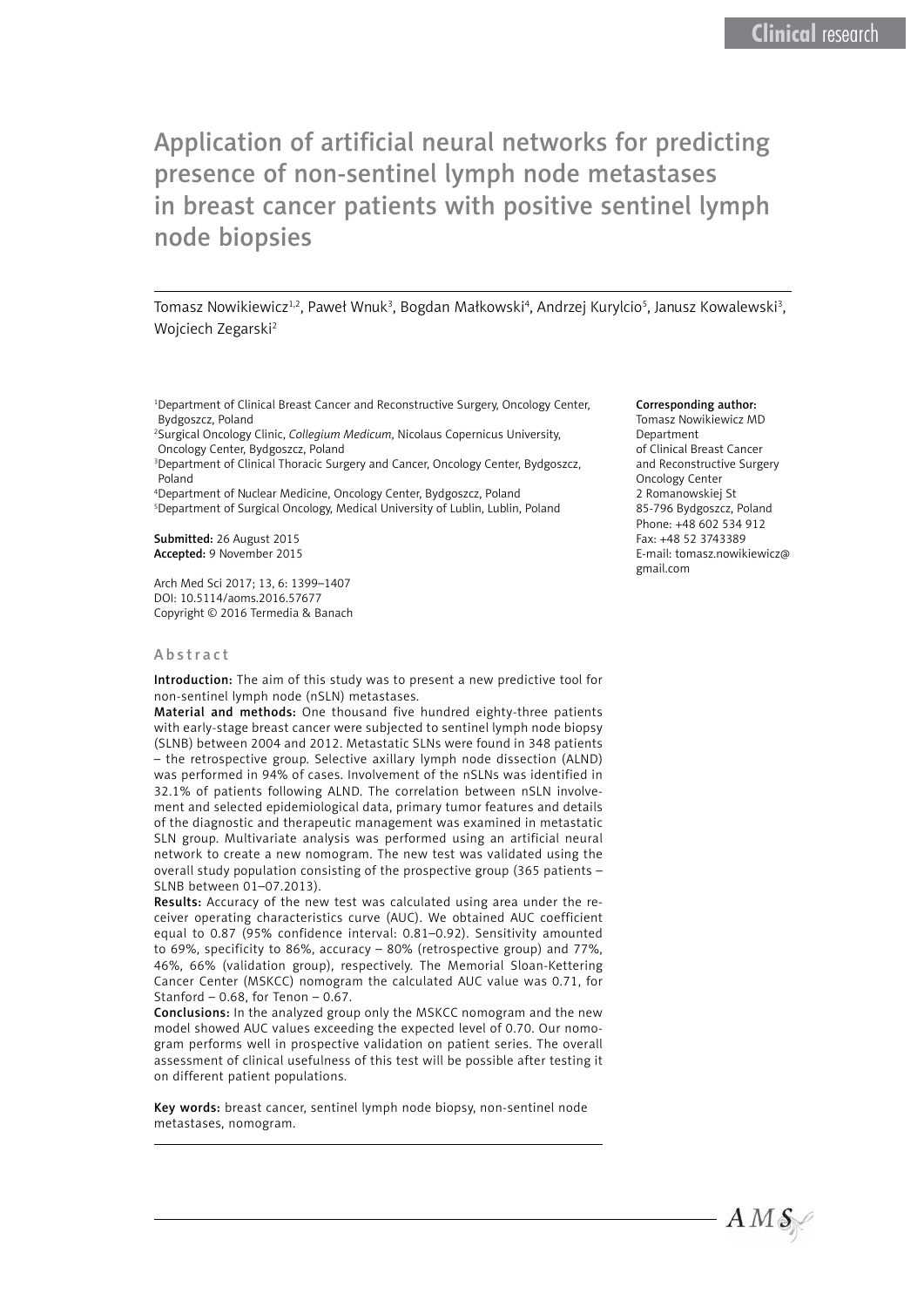#### Introduction

Breast cancer is the most common malignant disease in women in Poland. In 2010, a total of 15,981 new cases were diagnosed in our country [1, 2]. 22.4% of cancer incidence in women was accounted for breast cancer, being the cause of 12.8% of oncological deaths [2]. With regards to women, neoplasm of breast (along with trachea, bronchus and lung) contribute to the highest number of years of life lost [3].

Axillary lymph node conserving treatment considerably reduces the risk of complications of axillary lymphadenectomy [4–6]. This was possible due to wider use of sentinel lymph node biopsy (SLNB) in breast cancer patients without clinically suspicious axillary lymph nodes [4–6].

The involvement of other axillary lymph nodes is expected in about 40% of breast cancer patients with metastatic SLNs [7]. More than half of these patients do not benefit from complementary axillary lymph node dissection (ALND) leading to lymphadenectomy-related complications.

The presence of metastases in non-sentinel lymph nodes (nSLN) mostly depends on the size of metastases (AJCC classification [8]) found in the sentinel lymph node (SLN). In a study by Kohrt *et al*., if isolated tumor cells (ITC) were prezent in SLN, metastatic nSLNs were found in 4.7% of patients. In case of SLN micrometastases nSLNs metastases concerned 42% of patients. The size of SLN metastases exceeded 2 mm in 71% of examined patients [9].

The addition of other risk factors led to the development of systems for numerical evaluation of the probability of finding metastases in nSLN. The available scoring scales include clinical data obtained from pre- and post-SLNB records. High clinical value of these systems has been proven in



Figure 1. Patients treated by sentinel lymph node biopsy – nodal metastatic lesions – retrospective group

multiple studies [10–20]. It was also demonstrated that use of these scales may help in the therapeutic decision-making process [21–23].

The methodology of developing the nomograms was based on selection of factors influencing the rate of occurrence of metastases in nSLNs in a statistically significant manner. Different systems use multivariate analysis including different (for each of them) sets of selected data. The Memorial Sloan-Kettering Cancer Center (MSKCC) nomogram includes eight clinical parameters: size of pathology, multifocality, histologic form with histologic tumor grade, involvement of vascular structures, estrogen receptor status, number of resected lymph nodes during SLNB: with and without metastases, and method of detection of metastases in SLN (also available on-line: [http://](http://nomograms.mskcc.org/breast/) [nomograms.mskcc.org/breast/](http://nomograms.mskcc.org/breast/)) [10]. Other scales evaluate fewer variables – from seven (MOU) [17] to only three (Tenon [18], Stanford [9] and Cambridge [19]).

The aim of this study was to present a new model of predicting the incidence of metastases in nSLNs in early breast cancer patients.

### Material and methods

#### Analyzed group

One thousand five hundred eighty-three patients with early-stage breast cancer were scheduled for SLNB between January 2004 and December 2012 in the Bydgoszcz Oncology Center. Metastatic SLNs were found in 348 (22%) patients  $-$  SLN(+) patients.

The study included all consecutive patients with pathologically proven early invasive breast cancer without clinically and radiologically suspected lymph nodes (cN0). Patients who underwent neoadjuvant treatment were excluded from the study. Complementary ALND was performed in the majority of  $SLN(+)$  patients – 94% ( $n = 327$ ). These patients comprised a study group subjected to a retrospective analysis. Data obtained as a result of the analysis were used for statistical calculations and for creation of a new prognostic model.

Involvement of nSLNs was identified in 32.1% (105/327) of patients following ALND (Figure  $1$ ) – nSLN(+) patients.

Prospective evaluation of the new test was based on a group of 365 consecutive patients hospitalized in the Bydgoszcz Oncology Center and subjected to SLNB. SLN metastases were diagnosed in 73 patients and selective ALND was performed in 67. The proportion of nSLN(+) patients was 35.8% (24/67).

The treatment protocol was approved by the Local Bioethical Committee and all patients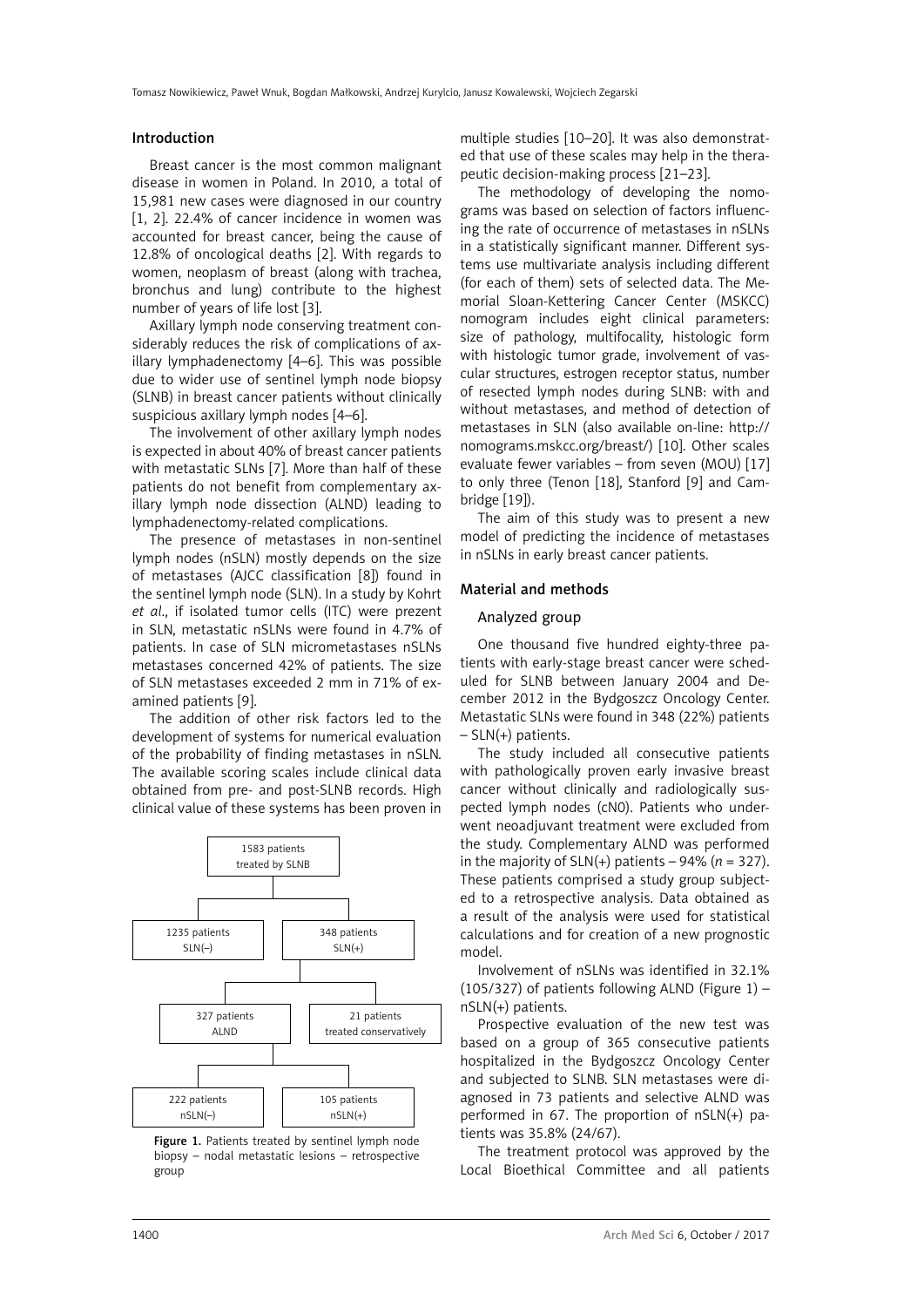signed informed consent. The analysis had no influence on therapeutic process (surgical procedures, adjuvant treatment). Collected clinical data were stored with no possibility of patients being identified by third parties.

### Selection of evaluated data

Factors increasing the risk of tumor metastases in nSLN were defined. Obtained results were presented in the form of a nomogram, which was developed by using an artificial neural network for statistical calculations.

The correlation between nSLN involvement and numerous variables including selected epidemiological data (menopausal status, age, carcinoma of contralateral breast, family history and gynecological history), primary tumor features (histological type, size, palpability and multifocality, *comedo* component, suspicious microcalcifications in mammography, grading, estrogen (ER) and progesterone receptor (PR) expression and HER2 status, molecular type of the tumor and Ki-67 index), details of diagnostic and therapeutic management (methods of preoperative tumor diagnostics, need for mastectomy, SLN mode, type of SLN metastasis and method of detection, presence of intravascular tumor emboli, infiltration of lymph node capsule, number of dissected SLNs, number of involved SLNs) were calculated.

# Clinicopathological data acquisition

ER, PR, Ki-67 and HER2 levels were assessed immunohistochemically (IHC). Tumors were deemed positive for these receptors if at least 10% of invasive tumor cells in a section exhibited nuclear staining. Histologic grading was defined according to the Scarff-Bloom-Richardson system. HER2 positivity was defined as a 3+ staining intensity score at immunohistochemical analysis for HER2 protein or for HER2 gene amplification by fluorescence in situ hybridization (FISH).

Based on IHC or FISH findings of ER, PR, HER2, and Ki-67 expression, the study population was divided into five subtypes: luminal A (ER positive and/or PR positive, HER2 negative and Ki-67  $\leq$  14%); luminal B1 (ER positive and/or PR positive, HER2 negative and Ki-67  $> 14\%$ ): luminal B2 – luminal HER2 (ER positive and/or PR positive and HER2 positive, irrespective of Ki-67 expression); HER2-overexpressed (ER negative, PR negative and HER2 positive); and basal-like – triple-negative breast cancer (TNBC: ER negative, PR negative and HER2 negative).

# Statistical analysis

The initial stage of calculations included a univariate analysis of the influence of evaluated clinical parameters on the presence of metastases in nSLN. The differences between groups were evaluated by the  $\chi^2$  test. It allowed to define factors associated with significantly increased rates of tumor metastases in nSLNs.

Multivariate analysis for creating a new nomogram was done. Unlike former prognostic systems, all the factors (including those not showing a statistically significant influence on the presence of metastases in nSLN) were included. Statistical calculations were performed using an artificial neural network with MLP 40-5-2 structure and BFGS learning algorithm (SOS error function, activation function of the neurons in the hidden layer – logistic function and activation function of the neurons in the output layer – logistic function). Predictive accuracy was assessed by calculating the area under the receiver operating characteristic (ROC) curve (AUC).

SPSS for Windows version 17.0 (SPSS Inc., Chicago, IL) was used for all statistical analyses. A *p*-value below 0.05 was considered statistically significant.

The predictive value of other prognostic systems (MSKCC [10], Tenon [18] and Stanford [9] nomogram) was also assessed in analyzed subjects.

Patients with complete sets of necessary clinical data resulting from the methodology of each test were qualified for calculations.

# Results

Three hundred and twenty-five women and 2 men were included in the retrospective group. Median age was 53 years (range: 23–80 years). Median histopathological size of excised primary invasive carcinoma was 21 mm (range: 4–70 mm). Detailed characteristics of the analyzed patients are presented in Table I.

Median number of harvested SLNs was 2 (range: 1–13, mean: 2.8). Median number of metastatic SLNs was 1 (range: 1–6, mean: 1.4).

Median number of removed lymph nodes at the completion of ALND was 14 (range: 1–37, mean: 15.9). Median number of metastatic non-sentinel lymph nodes was 3 (range: 1–25, mean: 4.3).

For some of the analyzed variables, such as SLN capsule infiltration ( $p < 0.0000001$ ), tumor emboli (*p* < 0.0000001), number of involved SLNs (*p* < 0.000001), size of SLN metastasis (*p* < 0.000014), method of the diagnosis of metastasis (*p* < 0.008), and clinical staging (*p* < 0.008), univariate analysis showed a significant correlation with the presence of metastatic nSLN lesions.

Other analyzed factors did not show a significant correlation (*p* > 0.05).

Based on a subsequent multivariate analysis (using an artificial neural network) including all baseline factors, the variables used in the new prognostic system were defined. Among the data that increased the rate of nSLN(+) patients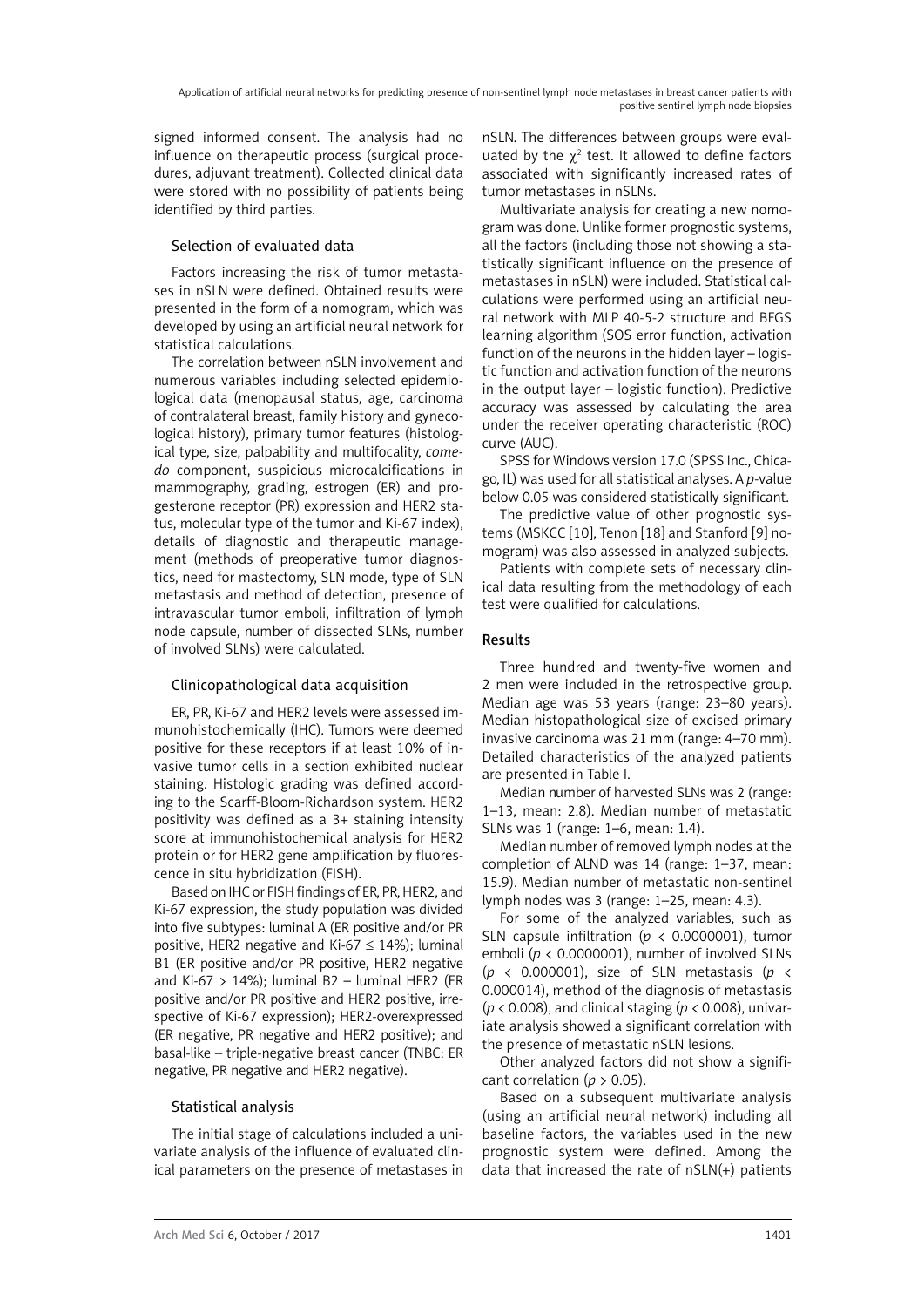| Data set                                                     | All patients<br>$(n = 327)$ | $nSLN(+)$<br>$(n = 105)$ | $nSLN(-)$<br>$(n = 222)$ | P-value     |
|--------------------------------------------------------------|-----------------------------|--------------------------|--------------------------|-------------|
| Age – median (range)                                         | $53(23 - 80)$               | 52 (30-78)               | 53 (23–80)               | 0.591892    |
| Menopausal status:                                           |                             |                          |                          | 0.577337    |
| Premenopausal patients                                       | 106 (32.4%)                 | 37 (35.2%)               | 69 (31.1%)               |             |
| Postmenopausal patients                                      | 219 (67.0%)                 | 68 (64.8%)               | 151 (68.0%)              |             |
| Man                                                          | 2(0.6%)                     | 0                        | $2(0.9\%)$               |             |
| Carcinoma of contralateral breast                            | 17 (5.2%)                   | 7(6.7%)                  | 10 (4.5%)                | 0.415645    |
| Estrogen hormone therapy                                     | 41 (12.5%)                  | 14 (13.3%)               | 27 (12.2%)               | 0.775080    |
| No date                                                      | $3(0.9\%)$                  | $1(1.0\%)$               | $2(0.9\%)$               |             |
| Number of pregnancies - median                               | $2(0-7)$                    | $2(0-6)$                 | $2(0-7)$                 | 0.471348    |
| Familial breast cancer                                       | 70 (21.4%)                  | 25 (23.8%)               | 45 (20.3%)               | 0.476830    |
| No date                                                      | 2(0.6%)                     | $1(1.0\%)$               | $1(0.5\%)$               |             |
| Localization of tumor:                                       |                             |                          |                          | 0.286121    |
| Outer quadrants                                              | 246 (75.2%)                 | 85 (81.0%)               | 161 (72.5%)              |             |
| Inner quadrants                                              | 55 (16.8%)                  | 13 (12.4%)               | 42 (19.0%)               |             |
| Behind areola (central part)                                 | 26 (8.0%)                   | 7(6.7%)                  | 19 (8.5%)                |             |
| Palpability of tumor                                         | 261 (79.8%)                 | 85 (81.0%)               | 176 (79.3%)              | 0.566708    |
| Size of primary tumor - median [mm] - palpable<br>assessment | $21(8-50)$                  | $22(10-40)$              | $21(8-50)$               | 0.265277    |
| Classification of clinical stage assessment (cTNM):          |                             |                          |                          | 0.008064    |
| T1                                                           | 181 (55.4%)                 | 50 (47.6%)               | 131 (59.0%)              |             |
| T <sub>2</sub>                                               | 143 (43.7%)                 | 52 (49.5%)               | 91 (41.0%)               |             |
| T <sub>3</sub>                                               | $3(0.9\%)$                  | $3(2.9\%)$               | 0                        |             |
| Methods of preoperative tumor diagnostics:                   |                             |                          |                          | 0.667273    |
| <b>FNB</b>                                                   | 135 (41.3%)                 | 43 (41.0%)               | 92 (41.4%)               |             |
| CNB/VAB                                                      | 82 (25.1%)                  | 29 (27.6%)               | 53 (23.9%)               |             |
| Surgical biopsy                                              | 110 (33.6%)                 | 33 (31.4%)               | 77 (34.7%)               |             |
| Breast conserving treatment                                  | 181 (55.4%)                 | 49 (46.7%)               | 132 (59.5%)              | 0.518992    |
| Pathological size of primary tumor - median [mm]             | $21(4-70)$                  | $22(4-65)$               | $21(4-70)$               | 0.543701    |
| Histological type of tumor:                                  |                             |                          |                          | 0.233699    |
| IDC                                                          | 289 (88.4%)                 | 94 (89.5%)               | 195 (87.8%)              |             |
| <b>ILC</b>                                                   | 31 (9.5%)                   | 11 (10.5%)               | 20 (9.0%)                |             |
| Other invasive                                               | $7(2.1\%)$                  | $\mathbf 0$              | 7(3.2%)                  |             |
| Comedo components                                            | 26 (8.0%)                   | 11 (10.5%)               | 15 (6.8%)                | 0.249918    |
| Grade of histological malignancy:                            |                             |                          |                          | 0.225046    |
| G1                                                           | 22 (6.7%)                   | $4(3.8\%)$               | 18 (18.1%)               |             |
| G <sub>2</sub>                                               | 220 (67.3%)                 | 70 (66.7%)               | 150 (67.6%)              |             |
| G <sub>3</sub>                                               | 79 (24.2%)                  | 31 (29.5%)               | 48 (21.6%)               |             |
| No date                                                      | 6(1.8%)                     | 0                        | 6(2.7%)                  |             |
| Presence of intravascular tumor emboli                       | 29 (8.9%)                   | 23 (21.9%)               | 6(2.7%)                  | < 0.0000001 |
| Multifocality of tumor                                       | 68 (20.8%)                  | 27 (25.7%)               | 41 (18.5%)               | 0.135888    |
| ER positive                                                  | 281 (85.9%)                 | 90 (85.7%)               | 191 (86.0%)              | 0.948689    |
| PR positive                                                  | 243 (74.3%)                 | 73 (69.5%)               | 170 (76.6%)              | 0.150501    |
| HER2 positive                                                | 48 (14.7%)                  | 18 (17.1%)               | 30 (13.5%)               | 0.718430    |

No date 1 (0.3%) 1 (1.0%) 0

Number of dissected SLNs 2 (1-13) 2.9 (1-13) 2.7 (1-9) 0.244038 Number of involved SLNs 1.4 (1-6) 1.7 (1-6) 1.3 (1-4) 0.000001

Table I. Characteristics of patients with metastases in the sentinel lymph node subjected to adjuvant axillary lymph node dissection – retrospective group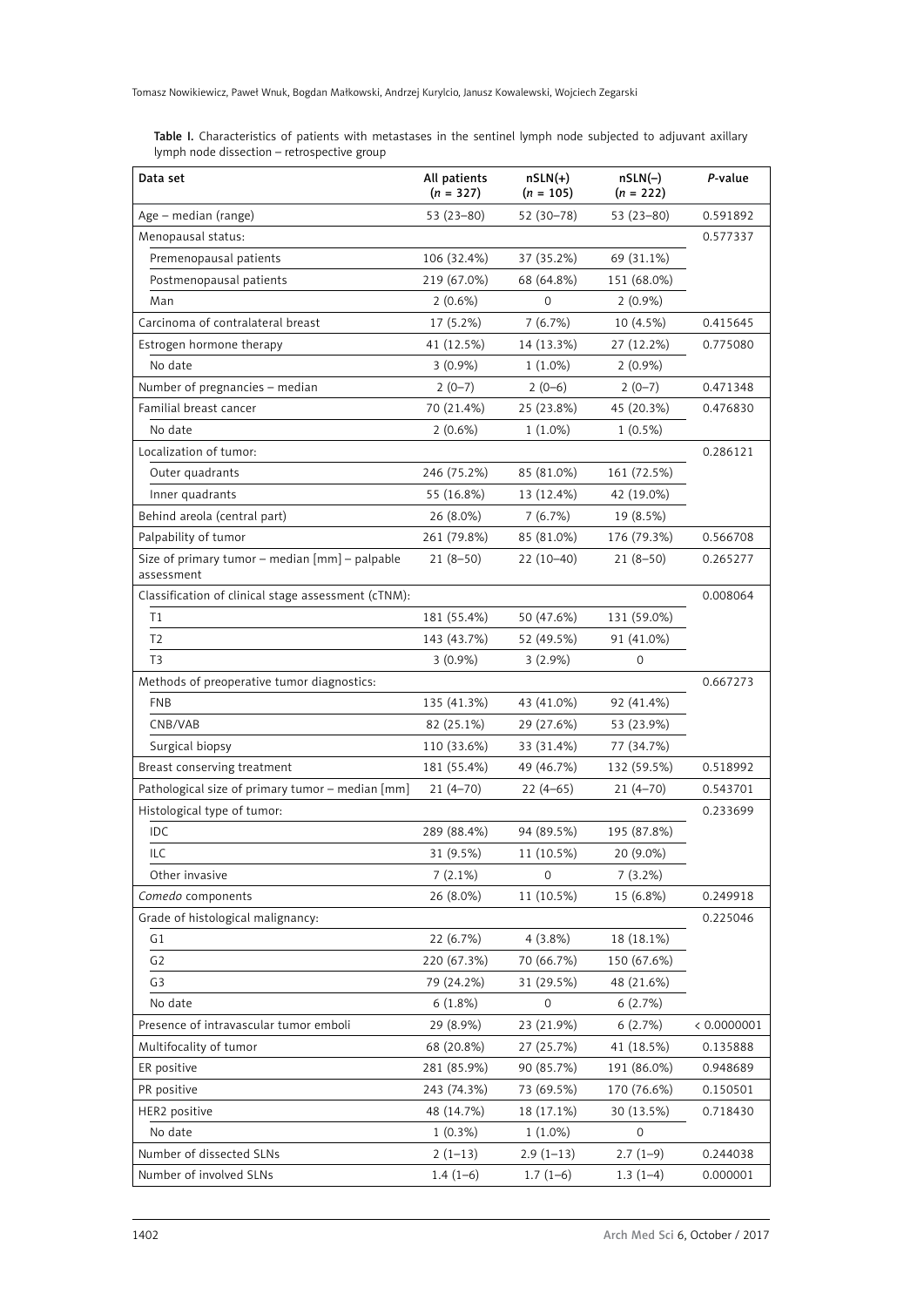Application of artificial neural networks for predicting presence of non-sentinel lymph node metastases in breast cancer patients with positive sentinel lymph node biopsies

Table I. Cont.

| Data set                                          | All patients<br>$(n = 327)$ | $nSLN(+)$<br>$(n = 105)$ | $nSLN(-)$<br>$(n = 222)$ | P-value     |
|---------------------------------------------------|-----------------------------|--------------------------|--------------------------|-------------|
| Number of SLNs without metastases                 | $1.3(0-11)$                 | $1.2(0-11)$              | $1.4(0-8)$               | 0.235988    |
| Infiltration of SLN capsule                       | 151 (46.2%)                 | 75 (71.4%)               | 76 (34.2%)               | < 0.0000001 |
| Type of SLN metastasis:                           |                             |                          |                          | 0.000014    |
| Micrometastasis                                   | 55 (16.8%)                  | $4(3.8\%)$               | 51 (230%)                |             |
| Metastasis $> 2$ mm                               | 272 (83.2%)                 | 101 (96.2%)              | 171 (77.0%)              |             |
| SLN mode:                                         |                             |                          |                          | 0.007666    |
| HP                                                | 278 (85.0%)                 | 97 (92.4%)               | 181 (81.5%)              |             |
| <b>IHC</b>                                        | 49 (15.0%)                  | 8(7.6%)                  | 41 (18.5%)               |             |
| Methods used for SLN metastasis detection:        |                             |                          |                          | 0.577424    |
| Intraoperative examination                        | 205 (62.7%)                 | 78 (74.3%)               | 127 (57.2%)              |             |
| Final examination                                 | 99 (30.3%)                  | 18 (17.1%)               | 81 (36.5%)               |             |
| Without intraoperative examination                | 23 (7.0%)                   | 9(8.6%)                  | 14 (6.3%)                |             |
| Mean Ki-67 value                                  | $21.7(1-99)$                | $22.8(1-85)$             | $21.1(1-99)$             | 0.863708    |
| No date                                           | 84 (25.7%)                  | 25 (23.8%)               | 59 (26.6%)               |             |
| Molecular type of breast cancer - St Gallen 2011: |                             |                          |                          | 0.867930    |
| Luminal A                                         | 94 (28.7%)                  | 27 (25.7%)               | 67 (30.2%)               |             |
| Luminal B1                                        | 105 (32.1%)                 | 35 (33.3%)               | 70 (31.5%)               |             |
| Luminal $B2 - HER2(+)$                            | 35 (10.7%)                  | 13 (12.4%)               | 22 (9.9%)                |             |
| $ERBB2(+)$                                        | 13 (4.0%)                   | 5(4.8%)                  | $8(3.6\%)$               |             |
| Basal-like                                        | 27 (8.3%)                   | 9(8.6%)                  | 18 (8.1%)                |             |
| No date                                           | 53 (16.2%)                  | 16 (15.2%)               | 37 (16.7%)               |             |

*HP – histopathological examination, cTNM – TNM classification of clinical stage assessment, FNB – fine needle biopsy, CNB/VAB – core needle biopsy/vacuum-assisted biopsy, IDC – invasive ductal carcinoma, ILC – invasive lobular carcinoma, G – grade of histological malignancy of tumor, ER – estrogen receptors, PR – progesterone receptors, IHC – immunohistochemical examination, HER2 – status of overexpression/amplification of HER2 receptor, nSLN(+) – non-sentinel lymph nodes metastases, nSLN(–) – non-sentinel lymph node without metastases, p – level of significance p.*

Table II. Clinical and epidemiological data used in the new prognostic system

| Data set                                            | Factor                                 | Numerical weight of factor |
|-----------------------------------------------------|----------------------------------------|----------------------------|
| Epidemiological data                                | Bilateral breast cancer                | 1.464457                   |
|                                                     | Familial breast cancer                 | 1.423244                   |
|                                                     | Estrogen hormone therapy               | 1.408682                   |
| Primary tumor features                              | Palpability of tumor                   | 1.572449                   |
|                                                     | HER2 status                            | 1.532806                   |
|                                                     | Lesion multifocality                   | 1.486024                   |
|                                                     | Grade of histological malignancy - G   | 1.439505                   |
|                                                     | Molecular type of tumor                | 1.257715                   |
|                                                     | Comedo components                      | 1.229792                   |
|                                                     | Localization of tumor                  | 1.210360                   |
|                                                     | Histological type of tumor             | 1.116262                   |
|                                                     | Ki-67 value                            | 1.021498                   |
|                                                     | ER receptor status                     | 1.000000                   |
|                                                     | PR receptor status                     | 1.000000                   |
| Details of diagnostic and<br>therapeutic management | Infiltration of SLN capsule            | 2.408308                   |
|                                                     | Presence of intravascular tumor emboli | 2.216140                   |
|                                                     | Type of SLN metastasis                 | 1.000000                   |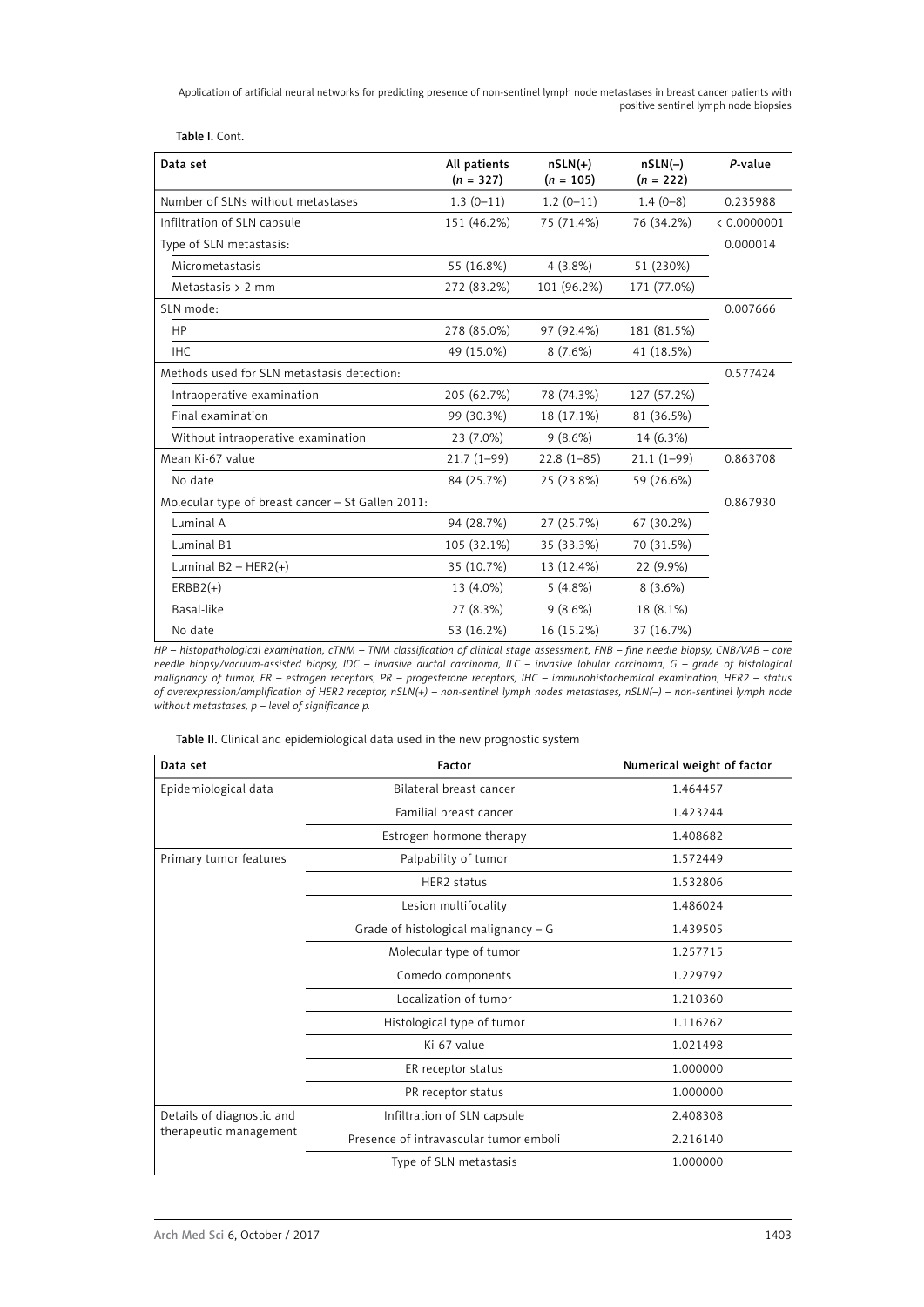in a statistically significant manner, the developed nomogram included three out of six of the above-mentioned variables (SLN capsule infiltration, size of SLN metastasis, tumor emboli). In the case of the remaining variables, statistical calculations included another 14 analyzed factors – Table II.

An AUC coefficient of 0.87 was obtained (95% confidence interval (CI): 0.81–0.92). Sensitivity was 69%, specificity 86%, accuracy 80%, positive predictive value (PPV) 70% and negative predictive value (NPV) 15% (retrospective group).

For the MSKCC nomogram, the calculated AUC value was 0.71 (95% CI: 0.65–0.78), for Stanford 0.68 (95% CI: 0.61–0.74), for Tenon 0.67 (95% CI: 0.61–0.73). Figures 2–5 show ROC curves for particular computational models.

Clinical value of the new system was validated by means of a prospective analysis of a group of patients subjected to SLNB after the system had been developed. Sensitivity was 77%, specificity 46%, accuracy 66%, PPV 72% and NPV 48% (prospective group).

### Discussion

Methods of statistical calculations used to create the previously published prognostic tests were based on a multivariate analysis of some selected variables. Data included in that analysis concerned clinical parameters which significantly increase the rate of finding metastatic lesions in nSLN [9, 10, 17, 24]. However, it seems that using that kind of methodology of calculation could be



Figure 2. ROC curve – new nomogram – BRDA  $(AUC = 0.879)$ 



 $(AUC = 0.676)$ 



Figure 3. ROC curve - MSKCC nomogram  $(AUC = 0.713)$ 



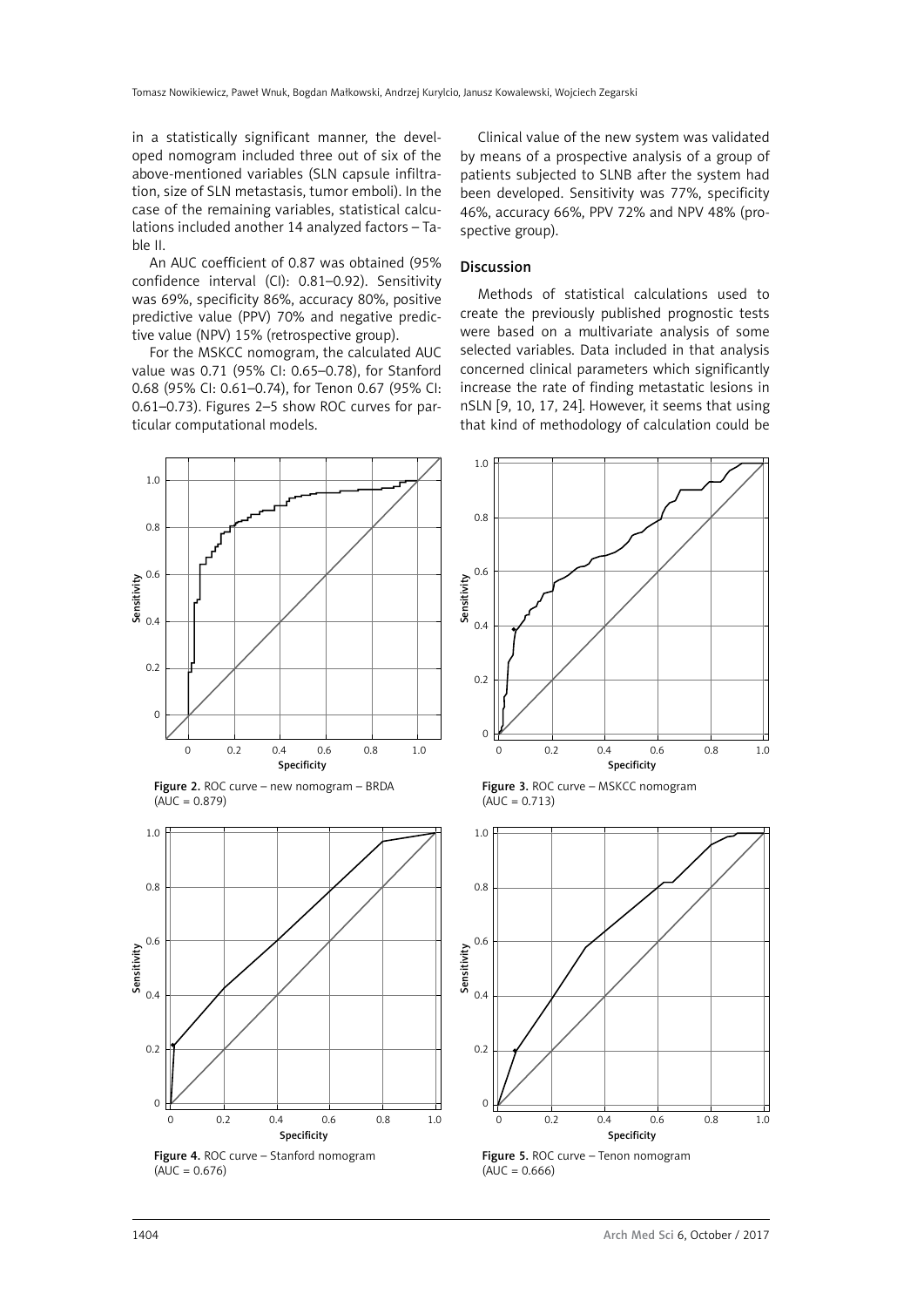a direct cause of problems with obtaining higher values of the AUC coefficient than the ones already obtained (including limitations concerning sensitivities and specificities of particular nomograms). This was the cause of lack of progress in developing new tests.

Using more sophisticated mathematical methods (artificial neural networks) allowed better results to be achieved, especially concerning the value of the AUC coefficient (and thus, sensitivity and specificity of the developed system).

The observations presented above corroborate the results of probability calculations concerning occurrence of metastatic nSLNs obtained with three other prognostic tools (MSKCC, Tenon, Stanford). In the analyzed group of patients (retrospective group) only the MSKCC nomogram obtained AUC values exceeding the expected level of 0.70. Two other systems scored less satisfactory results.

SLN(+) patients diagnosed with metastases not exceeding 2 mm in size (ITC, micrometastases) do not require ALND as complementary surgery [25, 26]. The results of the randomized ACOSOG Z0011 trial [27] by Giuliano *et al.* and the panel expert recognition for the therapeutic option suggested in that study gained at a conference in St Gallen [25, 28] increased the possibility of axillary conservative treatment of selected patients with SLN micrometastases. Use of nomograms (especially those with the highest prognostic value) can make the choice of further treatment notably easier.

Due to the method used for scoring of evaluated variables and the type of predicted risk of nSLN metastases, this system is considered a nomogram. It was based on multivariate analysis of available clinical data conducted using an artificial neural network. Calculations estimate the probability of occurrence of the predicted event (presence of nSLN metastases) for each individual patient.

Clinical parameters most frequently used in the previously developed statistical tools included the size of the primary tumor and the type of metastatic lesion in SLN [9, 10, 17–24]. In these calculations, both variables showed a statistically significant influence on the probability of finding metastatic nSLNs (univariate analysis). However, among the data evaluated in the new nomogram, only the latter parameter turned out to be decisive, while most of the variables used by the artificial neural network had a *p*-value of less than 0.05.

The expression of estrogen and progesterone receptors and overexpression of HER2 in breast cancer patients are important predictive and prognostic factors [29].

Determination of the ER, PgR, HER2, and Ki-67 status is essential in order to divide invasive breast cancers into biological types [30]. Defining which group the cancer belongs to influences

planning of further treatment. Assumptions concerning mainly the details of systemic treatment were included in generally accepted standards of treatment of patients with breast cancer. Clinical relevance of individual prognostic factors (ER, HER2, histological grading) was also taken into account [25, 28, 30–34].

Molecular type of tumor has been tested by other groups for association with nSLN metastasis [9, 10, 18], but there seems to be no significant correlation between molecular type and metastasis. The Ki-67 index was also evaluated for prediction of nSLN metastasis, but it did not significantly correlate with nSLN metastases [18]. Inclusion of the value of the Ki-67 mitotic index and biological type of breast cancer is therefore an additional measure of innovation of the examined calculation method.

In the group of prospectively analyzed patients (stage of initial clinical evaluation of the new nomogram) the increase in sensitivity and PPV of 77% and 72% vs. 69% and 70%, respectively (for the retrospective group) was observed. Significantly lower specificity (46% vs. 86%) and accuracy (66% vs. 80%) were found. This means that a patient identified with the new computational model as suspicious –  $nSLN(-)$  – does not require verification of that diagnosis in an invasive way (surgery). On the other hand, suspected nSLN(+) may be a vicious circle in half of the patients and thus requires further diagnostics (ALND).

The presented assumptions require further verification through use of the new model in a larger group of prospectively studied patients.

Apparent shortcomings of this new prognostic tool – a large number of variables and need for employing an artificial neural network for calculations – are in fact its advantages. They allow for acquiring a high AUC value, which was unprecedented in previous numerical systems. Therefore, the calculated probability of occurrence of nSLN metastasis strongly correlated with the results of postoperative histopathological examination.

However, the complex statistical analyses resulting from the chosen method of data processing will soon be replaced by the on-line calculator available on the site of Bydgoszcz Oncology Center [\(www.cobydgoszcz.pl](http://WWW.cobydgoszcz.pl)). The availability of this tool will facilitate, in our center as well, the use of a scoring system in everyday clinical practice and in prospective studies.

The nomogram, following the example of previous solutions of this type, received its own name – BRDA, which is an acronym for Before Rapid Dissection Answer. The name of the test also refers to the specifics of the geographical location of Bydgoszcz Oncology Center.

In conclusion, in the analyzed group of patients, only the MSKCC nomogram and the new model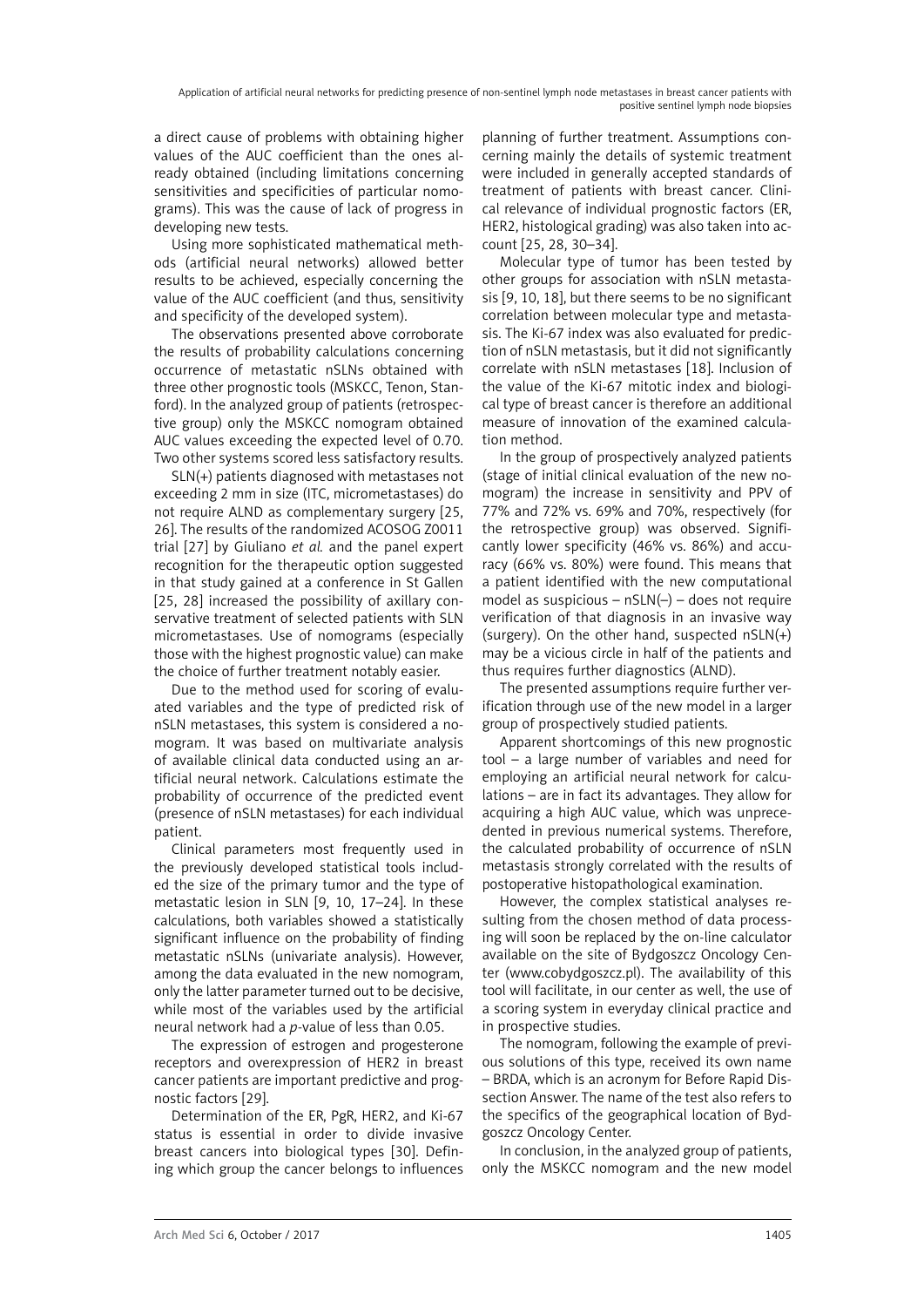for prediction of nSLN involvement exhibited AUC values exceeding the expected value of 0.70. To develop the new test, variables such as biological tumor subtype and Ki-67 index value were used. Both factors are known to be of predictive value for assessment of treatment results among breast cancer patients. However, until now they have not been used to predict the presence of nSLN metastatic lesions.

The BRDA nomogram performs well in prospective validation on patient series. The overall assessment of clinical usefulness of this test will be possible after applying it in prospective studies. It should also be used in other patient populations.

### Conflict of interest

The authors declare no conflict of interest.

#### References

- 1. Wojciechowska U, Didkowska J. Nowotwory w Polsce w 2012 roku. Nowotwory J Oncol 2013; 63: 197-216.
- 2. Didkowska J, Wojciechowska U. Nowotwory piersi w Polsce i Europie – populacyjny punkt widzenia. Nowotwory J Oncol 2013; 63: 111-8.
- 3. Pikala M, Maniecka-Bryla I. Years of life lost due to malignant neoplasms characterized by the highest mortality rate. Arch Med Sci 2014; 10: 999-1006.
- 4. Krag DN, Anderson SJ, Julian TB, et al. Sentinellymph-node resection compared with conventional axillary-lymph-node dissection in clinically node-negative patients with breast cancer: overall survival findings from the NSABP B-32 randomized phase 3 trial. Lancet Oncol 2010; 11: 927-33.
- 5. Mansel RE, Fallowfield L, Kissin M, et al. Randomized multicenter trial of sentinel node biopsy versus standard axillary treatment in operable breast cancer: the ALMANAC Trial. J Natl Cancer Inst 2006; 98: 599-609.
- 6. Kim T, Giuliano AE, Lyman GH. Lymphatic mapping and sentinel lymph node biopsy in early-stage breast carcinoma: a meta-analysis. Cancer 2006; 106: 4-16.
- 7. Pernas S, Gil M, Benítez A, et al. Avoiding axillary treatment in sentinel lymph node micrometastases of breast cancer: a prospective analysis of axillary or distant recurrence. Ann Surg Oncol 2010; 17: 772-7.
- 8. Singletary SE, Connolly JL. Breast cancer staging: working with the sixth edition of the AJCC Cancer Staging Manual. CA Cancer J Clin 2006; 56: 37-47.
- 9. Kohrt HE, Olshen RA, Bermas HR, et al. New models and online calculator for predicting non-sentinel lymph node status in sentinel lymph node positive breast cancer patients. BMC Cancer 2008; 8: 66.
- 10. Van Zee KJ, Manasseh DM, Bevilacqua JL, et al. A nomogram for predicting the likelihood of additional nodal metastases in breast cancer patients with a positive sentinel node biopsy. Ann Surg Oncol 2003; 10: 1140-51.
- 11. Cserni G, [Boross G,](http://www.ncbi.nlm.nih.gov/pubmed?term=Boross G%5BAuthor%5D&cauthor=true&cauthor_uid=22197294) Maráz R, et al. Multicentre validation of different predictive tools of non-sentinel lymph node involvement in breast cancer. Surg Oncol 2012; 21: 59-65.
- 12. Houvenaeghel G, Bannier M, Nos C, et al. Non sentinel node involvement prediction for sentinel node micrometastases in breast cancer: nomogram validation and comparison with other models. Breast 2012; 21: 204-9.
- 13. D'Eeredita G, Troilo VL, Giardina C, et al. Sentinel lymph node micrometastasis and risk of non-sentinel lymph node metastasis: validation of two breast cancer nomograms. Clinical Breast Cancer 2010; 10: 445-51.
- 14. Coutant C, Olivier C, Lambaudie E, et al. Comparison of models to predict nonsentinel lymph node status in breast cancer patients with metastatic sentinel lymph nodes: a prospective multicenter study. J Clin Oncol 2009; 27: 2800-8.
- 15. Park J, Fey JV, Naik AM, et al. A declining rate of completion axillary dissection in sentinel lymph node-positive breast cancer patients is associated with the use of a multivariate nomogram. Ann Surg 2007; 245: 462-8.
- 16. Dauphine CE, Haukoos JS, Vargas MP, et al. Evaluation of three scoring systems predicting non sentinel node metastasis in breast cancer patients with a positive sentinel node biopsy. Ann Surg Oncol 2007; 14: 1014-9.
- 17. Coufal O, Pavlík T, Fabian P. Predicting non-sentinel lymph node status after positive sentinel biopsy in breast cancer: what model performs the best in a Czech population? Pathol Oncol Res 2009; 15: 733-40.
- 18. Barranger E, Coutant C, Flahault A, et al. An axilla scoring system to predict non-sentinel lymph node status in breast cancer patients with sentinel lymph node involvement. Breast Cancer Res Treat 2005; 91: 113-9.
- 19. Pal A, Provenzano E, Duffy SW. A model for predicting non-sentinel lymph node metastatic disease when the sentinel lymph node is positive. Br J Surg 2008; 95: 302-9.
- 20. Meretoja TJ, Leidenius MHK, Heikkilä PS, et al. International multicenter tool to predict the risk of nonsentinel node metastases in breast cancer. J Natl Cancer Inst 2012; 104: 1888-96.
- 21. Saidi RF, Dudrick PS, Remine SG, et al. Nonsentinel lymph node status after positive sentinel lymph node biopsy in early breast cancer. Am Surg 2004; 70: 101-5.
- 22. Degnim AC, Reynolds C, Pantvaidya G, et al. Nonsentinel node metastasis in breast cancer patients: assessment of an existing and a new predictive nomogram. Am J Surg 2005; 190: 543-50.
- 23. Perhavec A, Perme MP, Hocevar M, et al. Ljubljana nomograms for predicting the likelihood of non-sentinel lymph node metastases in breast cancer patients with a positive sentinel lymph node. Breast Cancer Res Treat 2010; 119: 357-66.
- 24. Hwang RF, Krishnamurthy S, Hunt KK, et al. Clinicopathologic factors predicting involvement of nonsentinel axillary nodes in women with breast cancer. Ann Surg Oncol 2003; 10: 248-54.
- 25. Goldhirsch A, Wood WC, Coates AS and panel members. Strategies for subtypes-dealing with the diversity of breast cancer: highlights of the St Gallen International Expert Consensus on the Primary Therapy of Early Breast Cancer 2011. Ann Oncol 2011; 22: 1736-47.
- 26. Nowikiewicz T, Śrutek E, Jankowski M, et al. Management and results of treatment of breast cancer patients in case of sentinel lymph node micrometastases. Neoplasma 2014; 61: 299-304.
- 27. Giuliano AE, Hunt KK, Ballman KV, et al. Axillary dissection vs. no axillary dissection in women with invasive breast cancer and sentinel node metastasis: a randomized clinical trial. JAMA 2011; 305: 569-75.
- 28. Winczura P, Senkus-Konefka E, Jassem J. Polish and international recommendations on the treatment of breast cancer. Nowotwory J Oncol 2013; 63: 58-65.
- 29. Huszno J, Badora A, Nowara E. The influence of steroid receptor status on the cardiotoxicity risk in HER2-posi-